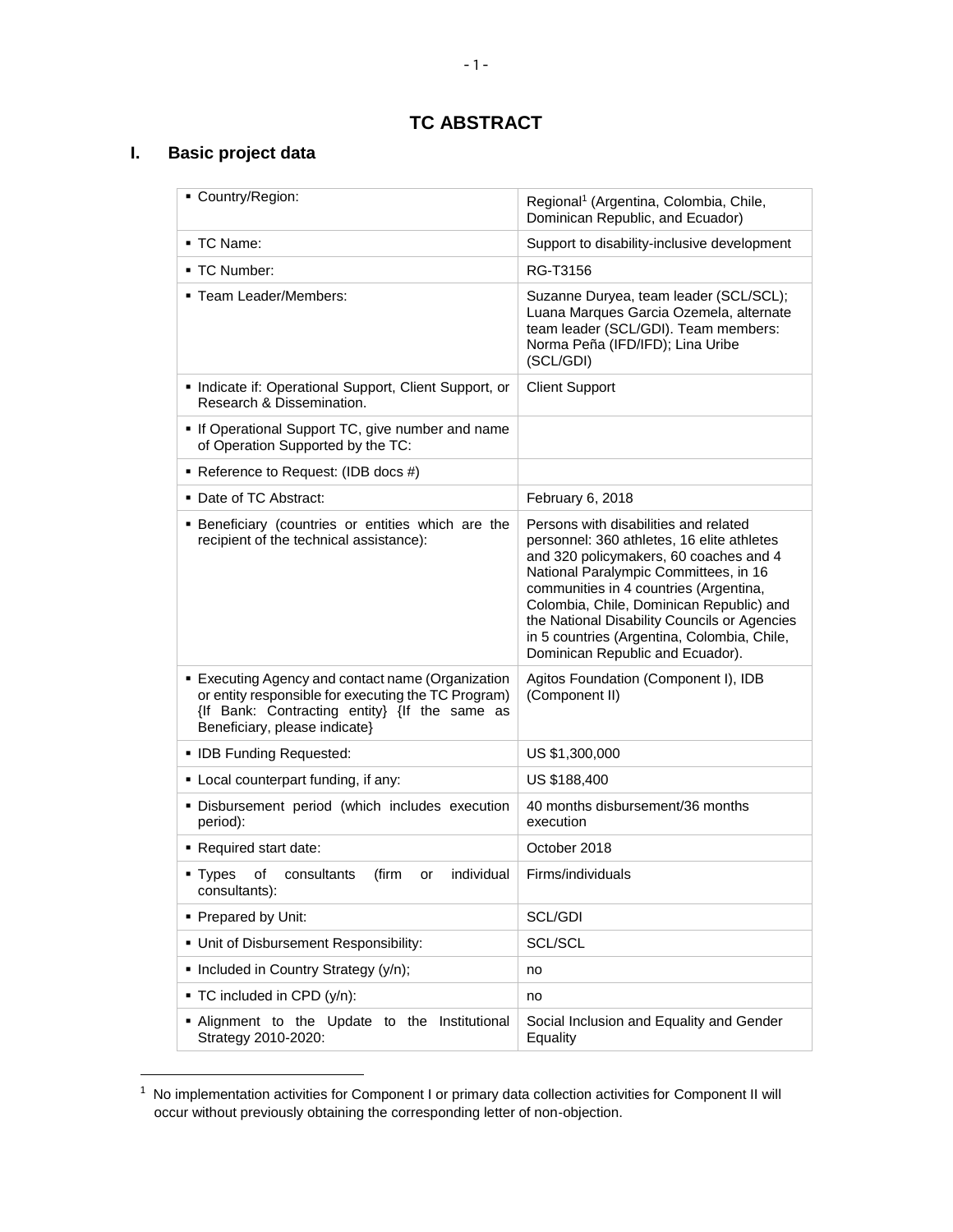#### **II. Objective and Justification**

- 2.1 The **concept of disability has evolved** over the past decades from the early medical model that focused on deficits and dependency to later models that framed disability as a limitation of function(s). The most recent model considers the interaction of health conditions and activity limitations with environmental and personal factors. <sup>2</sup> The UN Convention on the Rights of Persons with Disabilities (UNCRPD) recognizes persons with disabilities (PwD) as including "those who have long-term physical, mental, intellectual or sensory impairments which in interaction with various barriers, may hinder their full and effective participation in society on an equal basis with others".
- 2.2 **Prevalence.** The WHO and the World Bank (2011) estimate that worldwide 1 in 8 adults lives with a disability. $3$  The average prevalence across Argentina, Chile, Colombia, the Dominican Republic and Ecuador is 9.95% as estimated from the most recent censuses, with the prevalence ranging from 5.6% in Ecuador (2010) to 12.9% in Argentina (2010). $4$  A lack of consistency in the questions implemented in censuses and surveys presents challenges for comparisons across countries. Moreover, a general lack of systematized information and empirical evidence regarding policies severely constrains the material that is available for policymakers to promote disabilityinclusive policies.
- 2.3 **Adapted sport** is a mechanism for the inclusion and rehabilitation of PwDs. The Paralympic movement addresses diversity, promotes equal opportunities in the exercise of rights and dismantles attitude barriers that impede the full social participation of PwDs. A positive correlation is found between participation in adapted sport and labor market participation.<sup>5</sup> According to Nielsen (2016), two out of three viewers said that their perception of disability was modified after witnessing the performance of Paralympic athletes in the London 2012 Paralympic Games. Participation in sports also provides opportunities to acquire socioemotional skills that are valued in the labor market such as problem-solving skills and impulse control, particularly when the environments provide structures such as supervision and trained coaches. However, to ensure that PwDs can participate in sporting activities under equal conditions, it is necessary to (i) promote participation, (ii) provide instruction, training and resources, (iii) ensure access to sports facilities, articulating the activities offered in the school system, and (iv) ensure access to services for PwD who participate in the organization of activities.

 $\overline{\phantom{a}}$ 

<sup>&</sup>lt;sup>2</sup> International Classification of Functioning, Disability and Health (ICF), 2001.

<sup>3</sup> World Report on Disability, 2011.

<sup>4</sup> Based on official estimates from the national statistical institutes: Argentina 12.9% (INDEC), Chile 12.7% (INE), Colombia 6.4% (DANE), Dominican Republic 12.3% (ONE), and Ecuador 5.6% (INEC).

 $5$  Latuska and Cottingham (2016). "The effect of adaptive sports on employment among people with disabilities".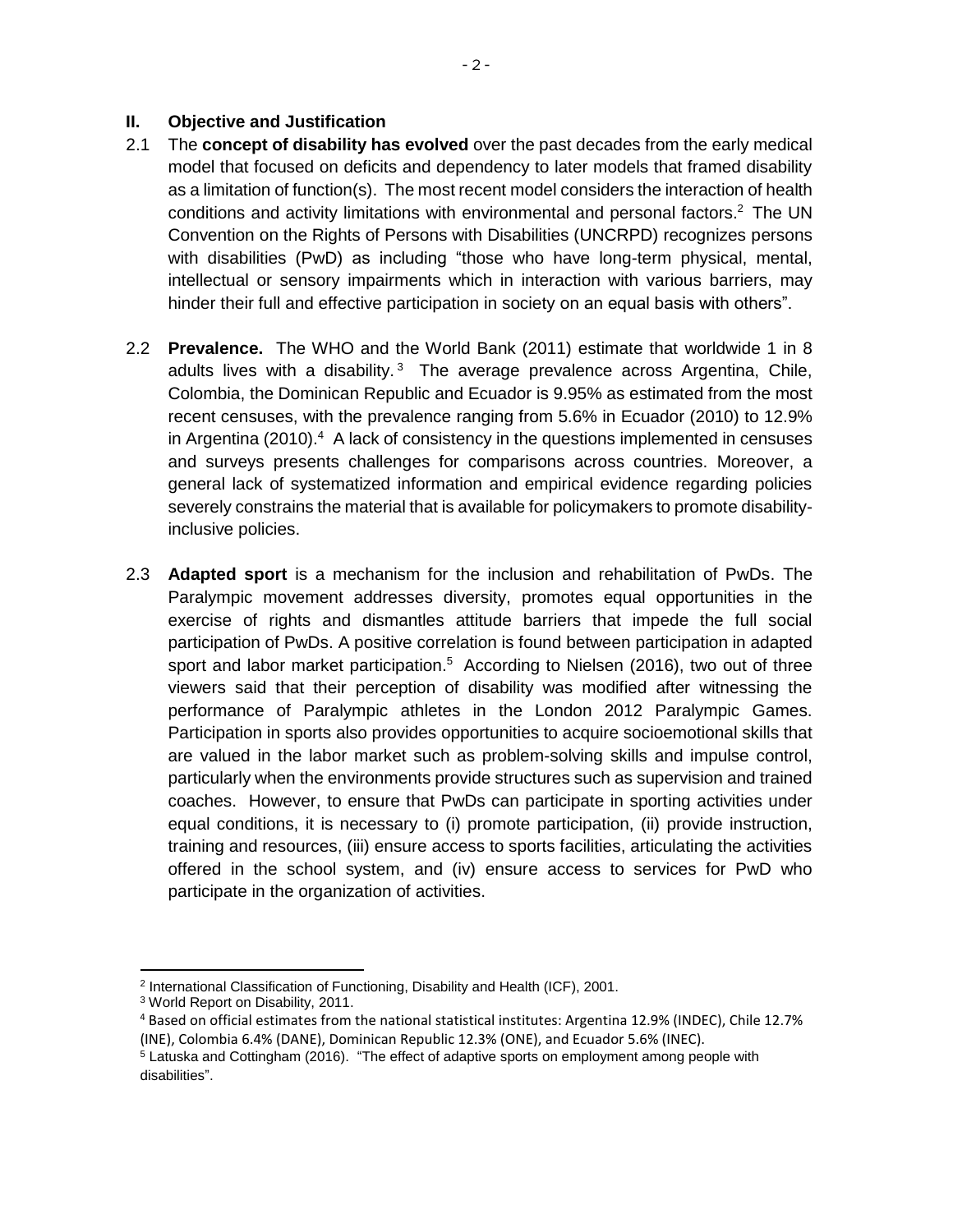- 2.4 Some LAC countries have made **progress in strengthening their adapted sport structures**. Colombia has a Presidential Plan for the Inclusion of People with Disabilities within which sport is a key instrument for the process of inclusion, reconciliation and assistance to victims in the post-conflict context. Some Paralympic Committees in the region have collaborated bilaterally to exchange practices, but it is necessary to coordinate work to take advantage of economies of scale, standardize processes and exchange lessons at the regional level.
- 2.5 The **general objective** of the TC is to promote the social and economic inclusion of persons with disabilities in 5 countries (Argentina, Colombia, Chile, Dominican Republic, and Ecuador). The specific objectives are: 1) to increase the accessibility of persons with disabilities to the practice of sports in collaboration with public, private and civil society entities in 16 vulnerable communities; and 2) to strengthen policies that directly benefit persons with disabilities.
- 2.6 **Strategic alignment**. The IDB's Update to the Institutional Strategy 2010-2020 highlights social inclusion and equality as a key area for IDB programming. The components to promote economic and social inclusion of PwD as well as the components to strengthen the capacity of the state to promote these activities are consistent with this pillar of the institutional strategy. By providing policy-relevant information the TC activities will strengthen the ability of countries to achieve the seven targets explicitly linked to disability in the sustainable development goals.

#### **III. Description of activities and outputs**

- 3.1 Both **components 1 and 2** are designed to promote the social and economic inclusion of persons with disability through improving access and strengthening policies. Toward this aim component 1 promotes the expansion of access to Paralympic sports practice and component 2 finances pilots and studies that strengthen the design and implementation of policies promoting inclusion.
- 3.2 **Component 1. Expanding access to Paralympic Sports Practice.** This component will i) expand access for persons with disabilities to adaptive sports practice in Argentina, Chile, Colombia, and the Dominican Republic, ii) raise visibility and public awareness regarding the talents and capabilities of persons with disabilities, and iii) map ecosystems of public, private and civil-society actors.
- 3.3 **Component 1** will directly affect 360 athletes (50% women) in 16 communities in the 4 countries. The 16 communities will receive direct support to **expand the Paralympic activities** through the hiring of coaches, provision of workshops for local leaders, and direct support to athletes through both training and basic equipment. Harmonized management practices and training materials will be provided by the implementing agency to provide consistent technical assistance on expanding access across the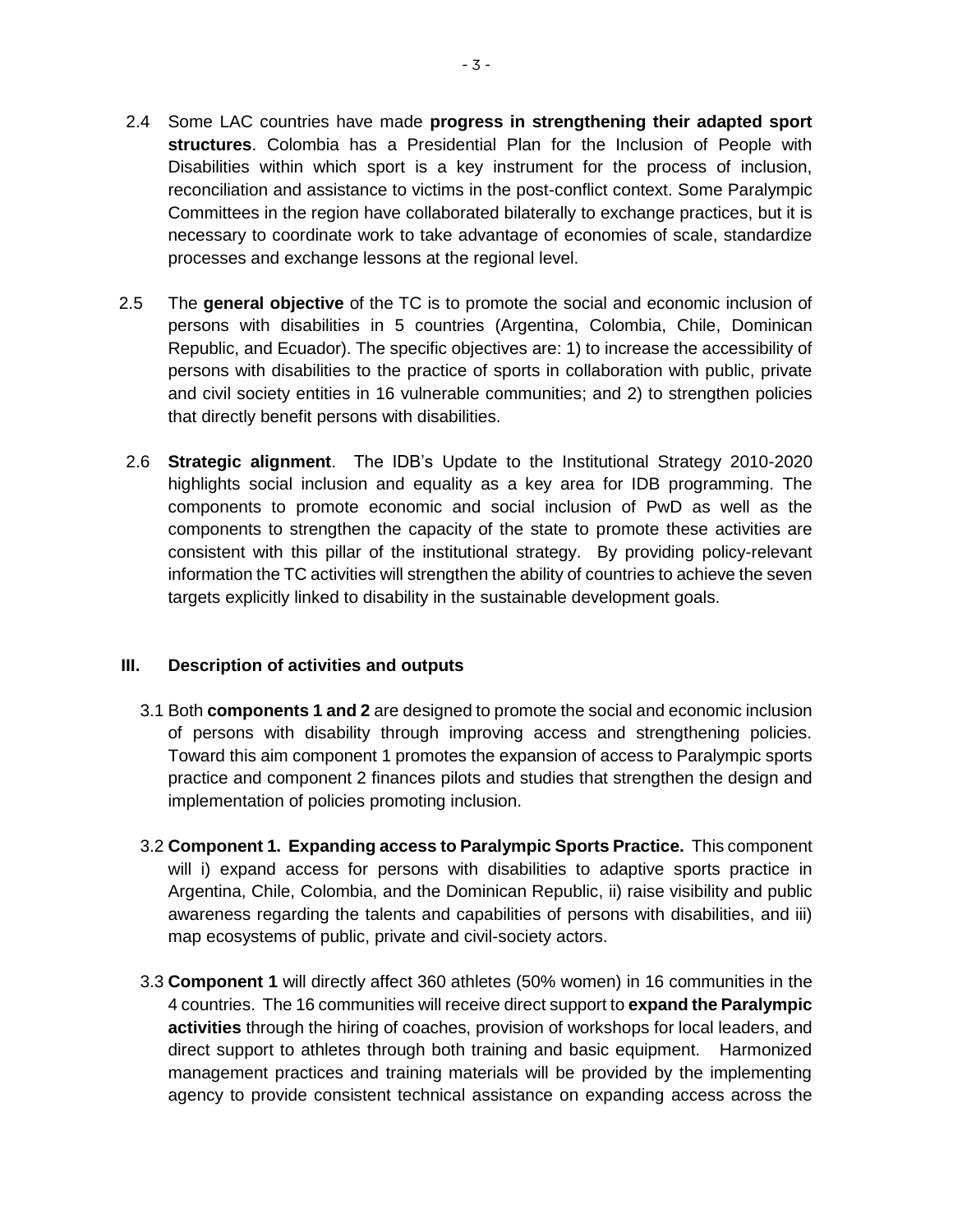four countries. **Visibility and public awareness** will be raised through the 16 local exhibitions in which 800 persons will participate in adaptive sports activities. The component will also provide access to technology and equipment (wheelchairs, prosthetics among other elements) for at least 12 high-performance athletes who will participate in high visibility international competitions.

- 3.4 Adapted sport will act as a **catalyst in the communities** to further promote the social inclusion of persons with disabilities. To achieve this purpose, the project will create local commissions in the communities with participation of the public, private and civilsociety actors such us but not limited to municipal sport institutes, secretaries of education, health and social inclusion, associations of people with disabilities, sport clubs, universities and NGOs These actors will be trained in the local workshops for leaders on increasing the opportunities for Para sport practice and, in turn, make for a more inclusive community. Both the mapping of the public, private and civil-society actors and the sponsored activities in the communities will foster networks that will promote the visibility of the persons with disability, their access to other basic services and the sustainability of the project.
- 3.5 **Component 2. Strengthening policies to promote social and economic inclusion.** This component will finance activities that address the knowledge gap with the aim of improving the quality of services for persons with disabilities in Argentina, Chile, Colombia, the Dominican Republic and Ecuador. The activities financed will assist counterparts and bank project teams to develop more effective interventions to promote the social and economic inclusion of persons with disabilities. The TC will finance the design and piloting of policies in two main areas: i) Systems that determine benefit eligibility and register persons with disabilities and; ii) Programs and studies promoting greater inclusion and accessibility of services for persons with disabilities. Eligibility and registration systems are critical for the coordination of disability benefits to the most vulnerable persons with disabilities. Three pilots will focus on improving the coverage and articulation of registries with related programs (Argentina, Chile and the Dominican Republic). Pilot studies will be conducted in all five countries to gather evidence-based practices on how to promote inclusion and access to services for persons with disabilities. A third activity financed by this component is the coordination of the social and economic inclusion policy projects by a part-time consultant. The pilots and studies will be coordinated with the National Councils on Disabilities as well as the relevant ministries, particularly the ministry of labor, health and education.
- 3.6 **Complementarities and shared methodologies across components.** The first component focuses on increasing the inclusion of persons with disabilities in sports activities in 16 communities in four countries. The second component, which includes the countries in component 1 as well as Ecuador, also promotes inclusion but through the strengthening of policies that directly benefit persons with disabilities. Both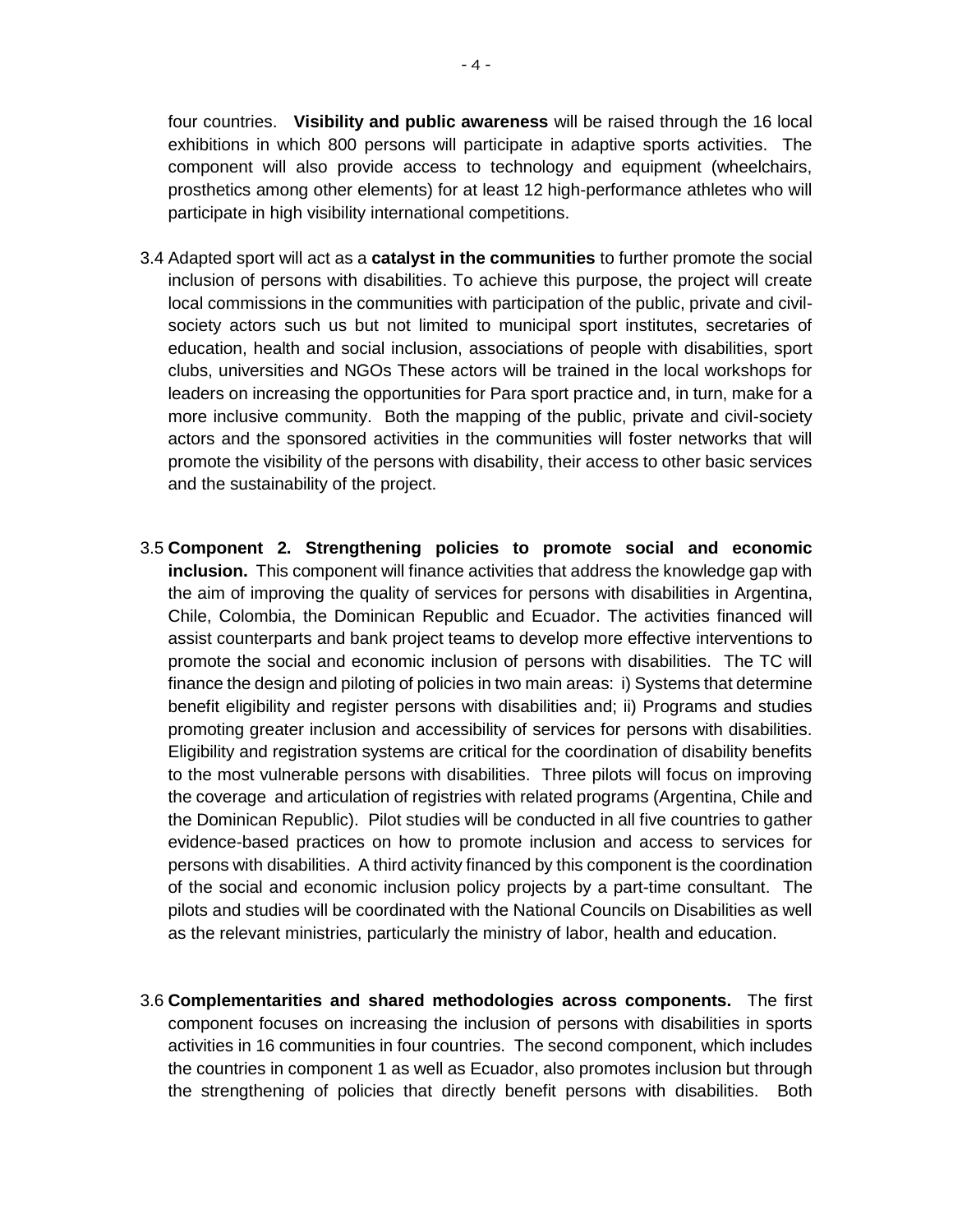components 1 and 2 will apply the methodology of inclusive design and the concept of "Nothing about us without us". Beneficiary communities will be consulted at an early stage such that programs and policies better reflect the talents and needs of persons with disabilities. Qualitative studies that incorporate the perspective of persons with disabilities will be included in the design of systems in component 2.

- 3.7 **Selection of countries and communities.** The countries included in the technical cooperation were selected based on the interest and capacity of the National Paralympic Committees to implement the Paralympic activities as well as commitments expressed by the governments to promote social inclusion for persons with disabilities. The 16 communities targeted in Component 1 will be selected in conjunction with the National Paralympic Committees based on i) high rates of poverty, ii) limited or inexistent access to Para sports, iii) high prevalence of disability, and iv) high rates of violence.
- 3.8 Studies requiring the contracting of firms will follow the Bank's procurement policy of GN-2303-20.

#### **IV. Budget**

4.1

#### **Indicative Budget**

| <b>Activity/Component</b> | <b>Description</b>                                                                                                    | <b>IDB/Fund</b><br><b>Funding</b> | Counterpart<br><b>Funding</b> | <b>Total Funding</b> |
|---------------------------|-----------------------------------------------------------------------------------------------------------------------|-----------------------------------|-------------------------------|----------------------|
| Component 1.              | <b>Expanding</b><br>access to<br><b>Paralympic</b><br><b>Sports Practice</b>                                          | 722,800                           | 188,400                       | 911,200              |
| <b>Component 2.</b>       | <b>Strengthening</b><br>policies to<br>promote social<br>and economic<br>inclusion of<br>persons with<br>disabilities | 577,200                           | 0                             | 577,200              |
| Total                     |                                                                                                                       | 1,300,000                         | 188,400                       | 1,488,400            |

#### **V. Executing agency and execution structure**

- 5.1 The TC will be executed by The Agitos Foundation and the Inter-American Development Bank.
- 5.2 The Agitos Foundation, a development arm of the International Paralympic Committee (IPC), has extensive experience in the execution of regional projects to use sport as a